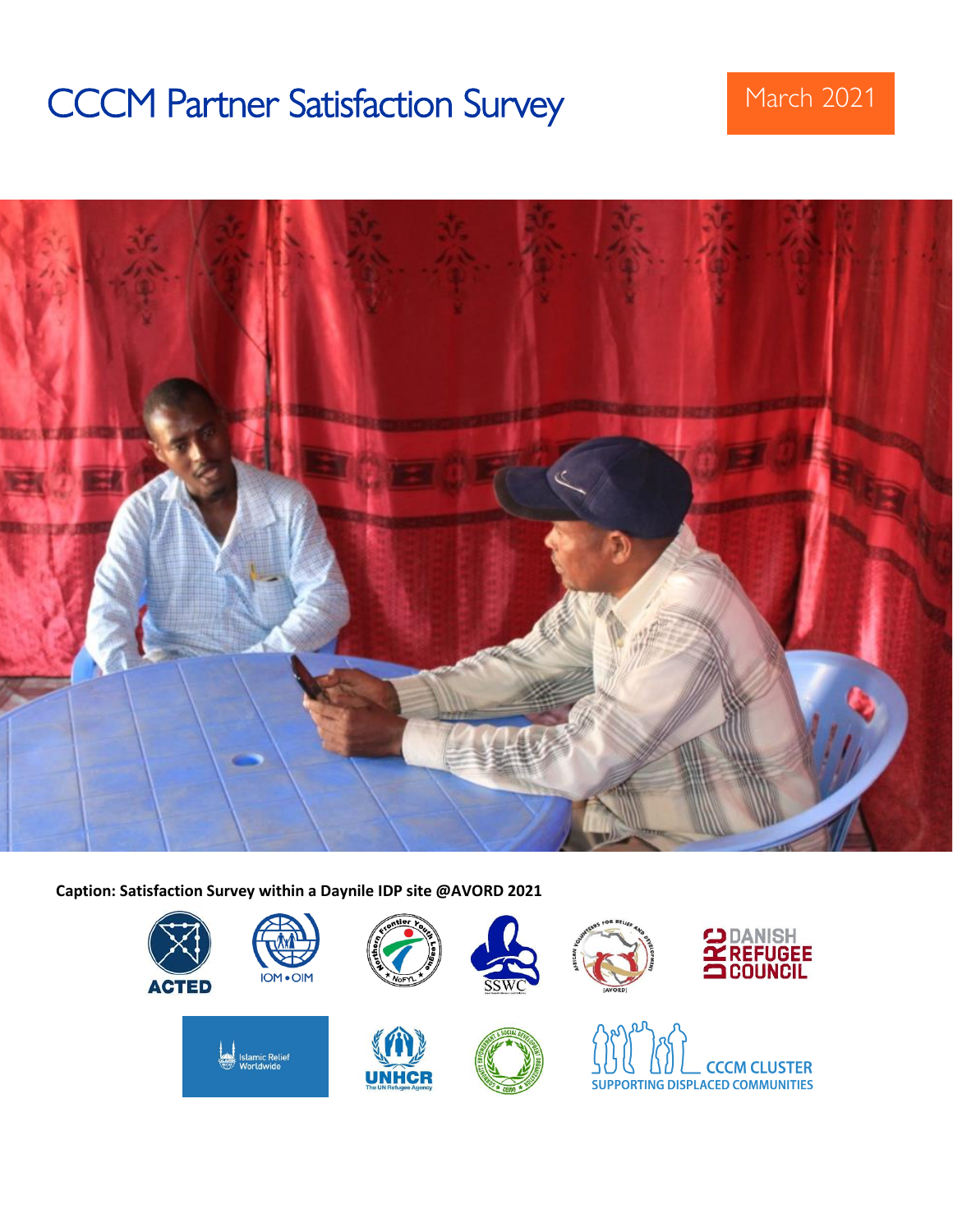# 1. ABOUT THE CCCM PARTNER SATISFACTION SURVEY

CCCM partners are in the unique position of closely coordinating with service providers with the general aim of enhancing conditions at the site-level. Through CCCM partner complaints feedback mechanisms (CFMs) in addition to site-level coordination and gap analysis, CCCM partners rely on referrals to humanitarian actors with such service providers reliant on critical site-level information supplied by CCCM agencies. Therefore, there is a requirement for CCCM partners and service providers alike to have an active relationship with one another ensuring that pivotal data, important referrals and service gaps are efficiently conveyed to the correct stakeholder. The CCCM Partner Satisfaction Survey intends to collect information directly from service providers with the goal of highlighting ways in which CCCM partners can enrich their coordination and collaboration with service providers. Additionally, the CCCM Partner Satisfaction Survey provides an evaluation of the quality of CCCM communication and timely referrals to respective service providers. The CCCM cluster intends to scale up CCCM Partner Satisfaction Surveys in 2021 to ensure that all districts with active CCCM operations are covered with partners able to supply beneficial feedback on how CCCM partners can continue to strengthen our approach.

# 2. CCCM PARTNER SATISFACTION SURVEY METHODOLOGY

Sub-national cluster focal points in Daynile, Doolow, Kismayo and Baidoa circulated an online questionnaire to service providers and humanitarian stakeholders with the intention of this questionnaire being completed by service provider staff that have a direct interface with CCCM partners. For each district, service providers were contacted directly via the districts service map, or through the sub-national cluster mailing list. Service provider staff were given two weeks to submit their questionnaires with a total of 41 partner submissions being recorded across all four districts. It should be noted that the questionnaire was open for all stakeholders that interface directly with CCCM partners such as local authorities (10% of total responses).

# 3. CCCM PARTNER SATISFACTION SURVEY RECOMMENDATIONS

The following recommendations for CCCM stakeholders have been highlighted based on the survey's findings:

- 1. **CCCM partners are recommended to continue close coordination with service providers especially on issues related to the establishment of new tools or new approaches occurring at the site-level.** Site-level coordination meetings can be a constructive venue in which service providers are able to learn more about evolving CCCM activities and approaches that partners are administering.
- 2. **Stakeholders should be consulted prior to modifying CCCM tools and approaches.** CCCM partners should take note of recommended adjustments and modifications to CCCM tools and approaches that have been raised by stakeholders, and to discuss them at the CCCM cluster meetings at both the subnational and national levels
- **3. Refresher CFM trainings and meetings with service providers at the district-level is recommended to illustrate CFM good practices, and to promote prompt communication to complainants on issues that have been referred to other agencies**
- 4. CCCM partners have a wealth of important site-level data that is obtained through their ongoing activities**. Proactive sharing of important IDP site needs, gaps and trends to humanitarian stakeholders and sub-national cluster focal points is essential for improving site-level living conditions.**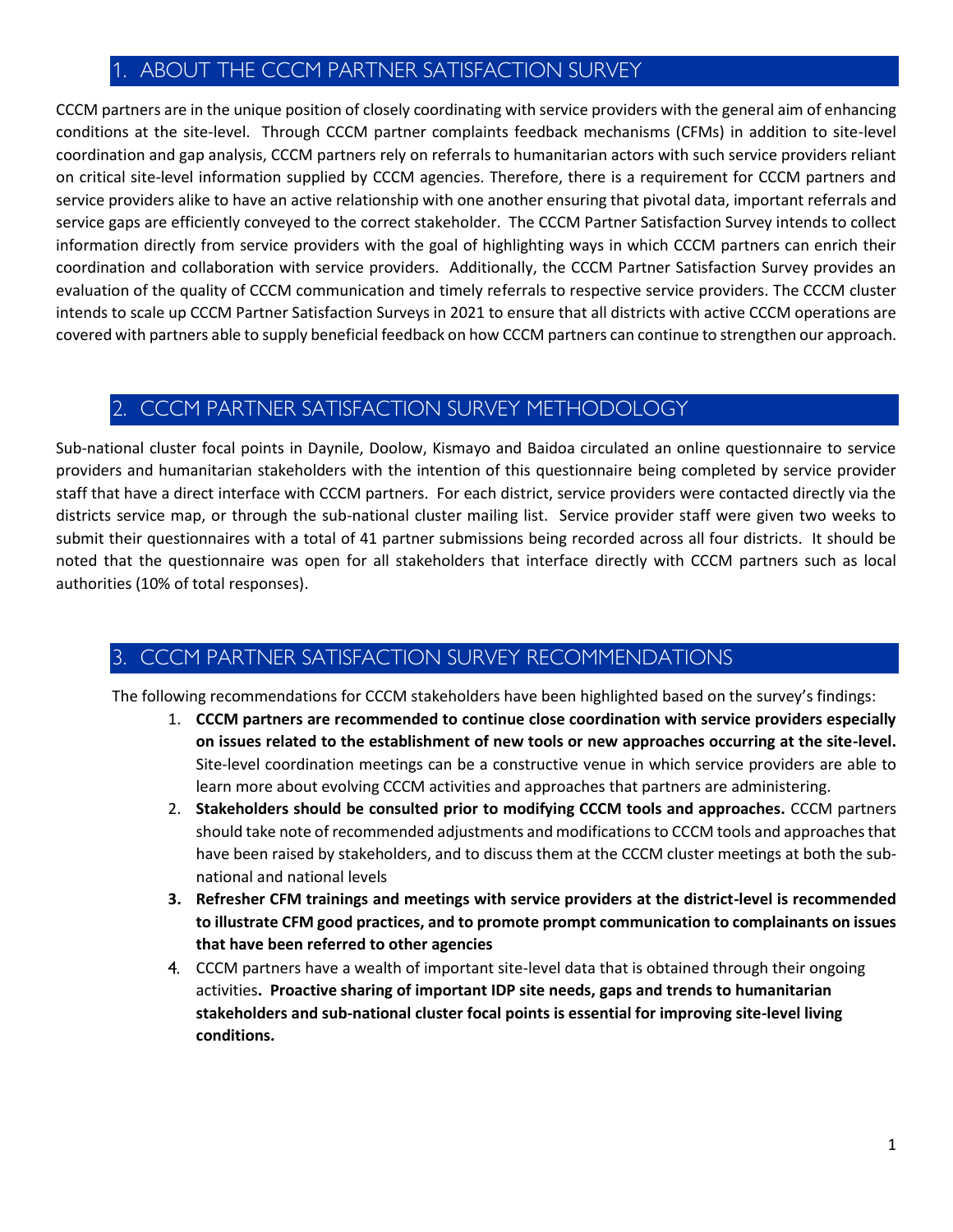# Respondent's Profile

# Organization/Agency Represented

- A total of 41 partners completed the questionnaire
- Respondents came from a multitude of stakeholders such as National NGOs (34%), UN agencies (27%), International NGOs (27%), local authorities (10%) and Local NGOs (2%).
- Agencies that responded to the survey came from Baidoa (59%), Kismayo (4%), Doolow (12%) and Mogadishu Daynille (5%).
- All sectors working in IDP sites were able to respond with most respondents coming from the protection cluster.
- All participants were able to reference the correct CCCM partner operating within each district/site-level.





#### CCCM meetings occurring with service providers

- Participating stakeholders have adequately attended various CCCM events/meetings within the past year with participants generally not attending the National CCCM Cluster meetings (9 respondents have not engaged with this forum)
- Site-level meeting and site-level meeting with community leadership are occurring in great frequency according to stakeholder participants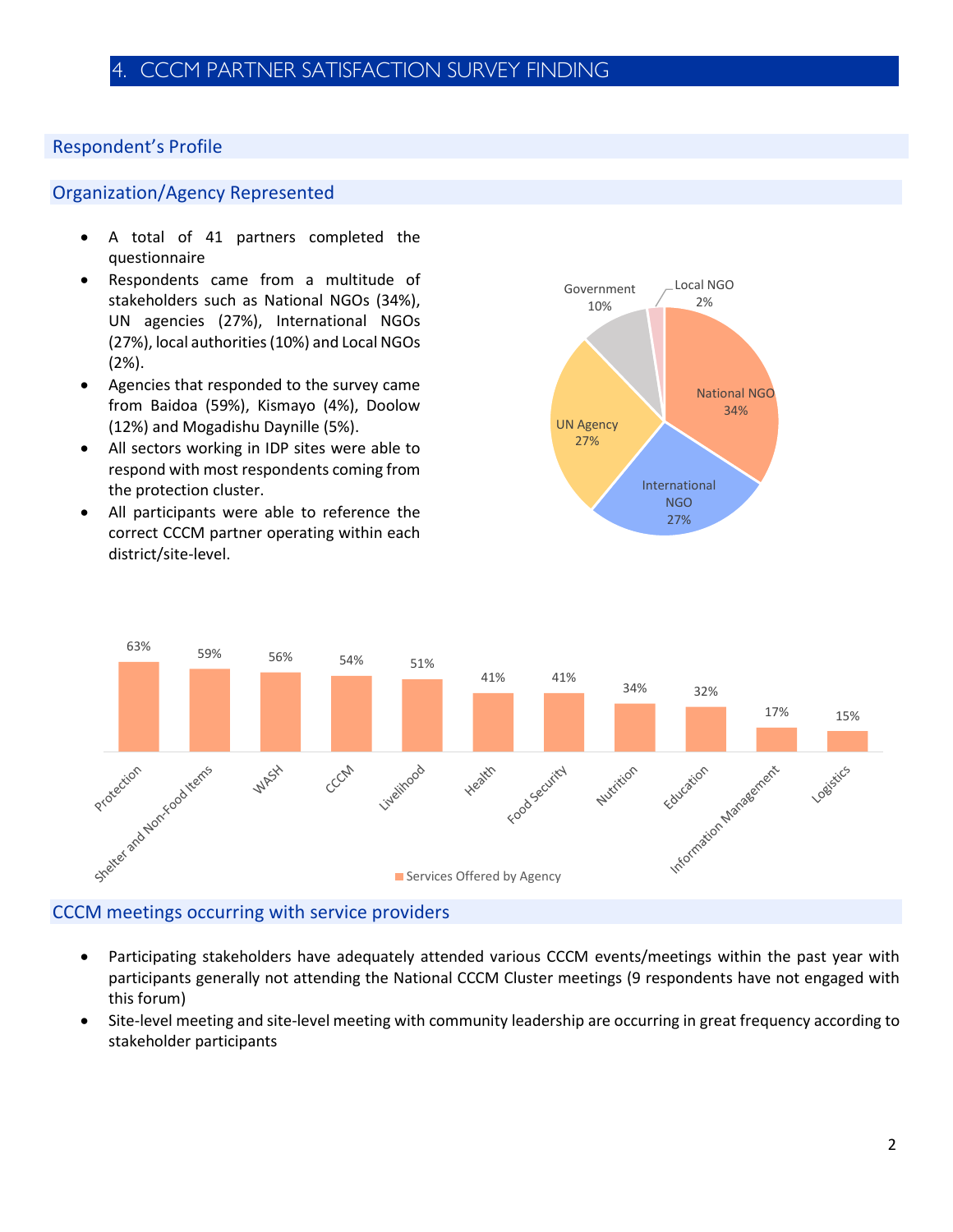

A.3. How satisfied are you with the CCCM agency's level of interaction with your organisation?

• 93% of the respondents were satisfied with the level of interaction with CCCM partners with 59% of respondents citing that they are extremely satisfied with this degree of interaction. Only 7% of stakeholders were not satisfied with the current engagement between CCCM partners and the participant's agency.

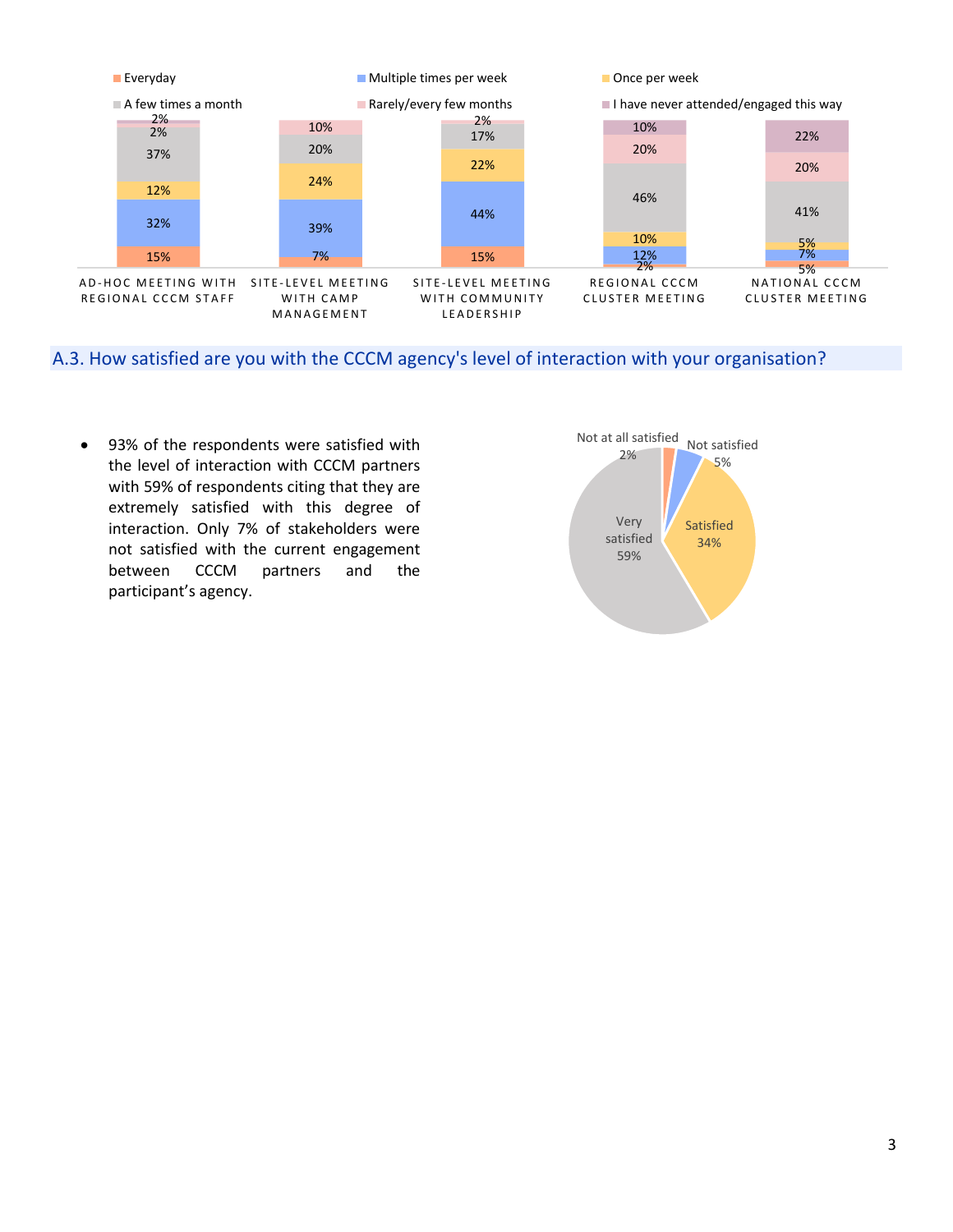# B.1. How often do you receive referrals from the CCCM Complaints and Feedback Mechanism (CFM)?

• 93% of participating stakeholders are regularly receiving case referrals from CCCM partners via CFM systems. Only 7% of respondents are rarely receiving such critical referrals from CCCM partners.



# B.2. How effective is the CCCM Complaints and Feedback Mechanism (CFM) as a tool for ensuring accountability to the IDP population?

- 71% said that the CCCM CFM as a tool for ensuring accountability to the population is highly effective, while 17% mentioned that the CFM system is somewhat effective.
- 5% were not familiar with the CFM system.
- 2% stated that the CFM system is not effective at all.



#### B.3. How satisfied are you with referrals received from CCCM?

• 95% were satisfied or very satisfied with the referrals received from CCCM with only 5% of respondents not being satisfied with referrals

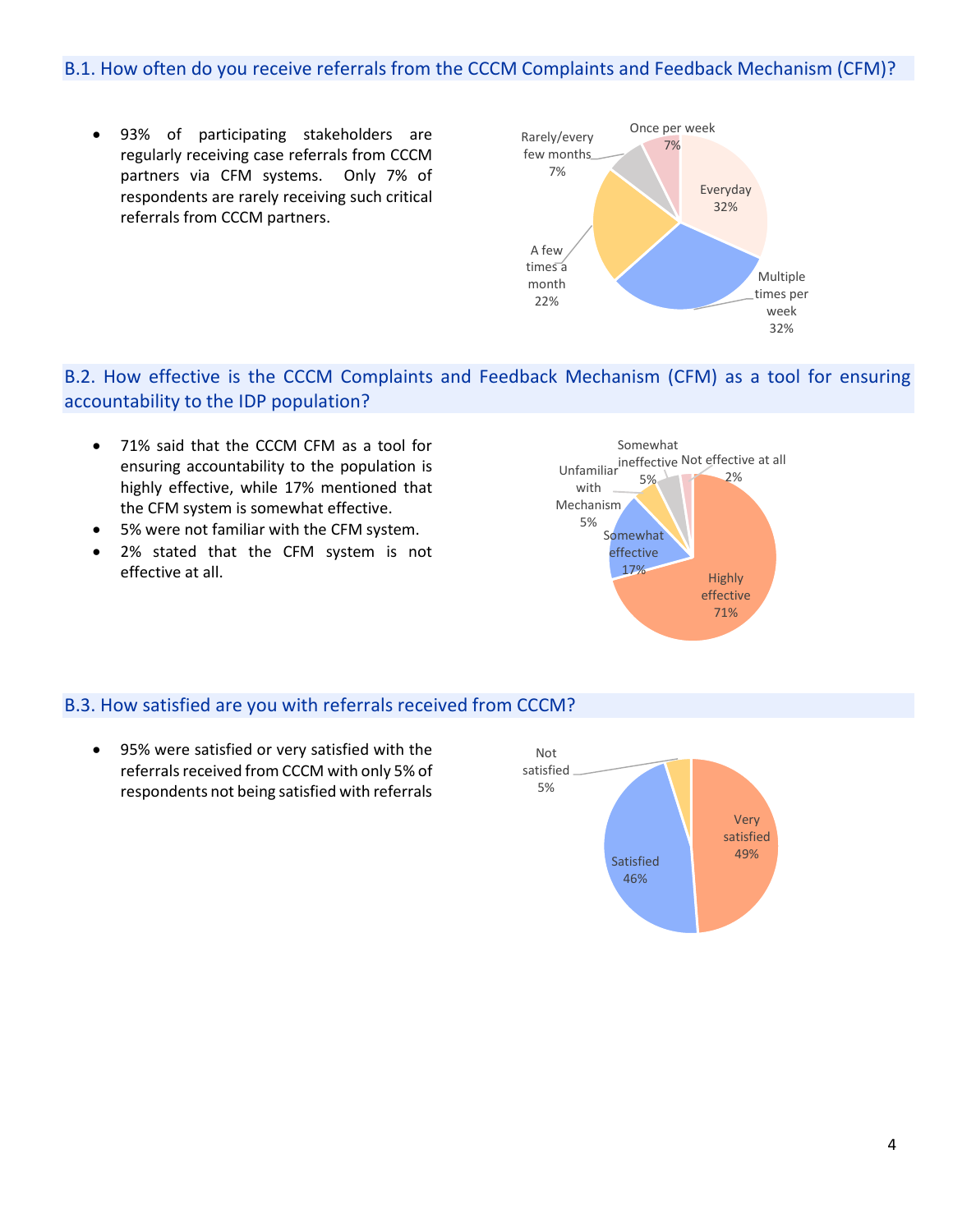## B.4. How satisfied are you with the follow-up on referrals provided to CCCM?

• 88% were very satisfied or satisfied with follow-up on referrals provided to CCCM with 9% of participants mentioning that they were not satisfied with follow ups, and 3% of participants mentioning that their agency does not participate in referral follow ups



C.1. Does your organization use CCCM community mobilization teams to pass messages to the community?

• 98% of the respondents answered that their organization uses the CCCM community mobilization teams to pass key messages to members of the IDP community



# C.2. How satisfied are you with the outreach/community mobilization teams of CCCM?

• 95% are either very satisfied or satisfied with the outreach/community mobilization teams of CCCM

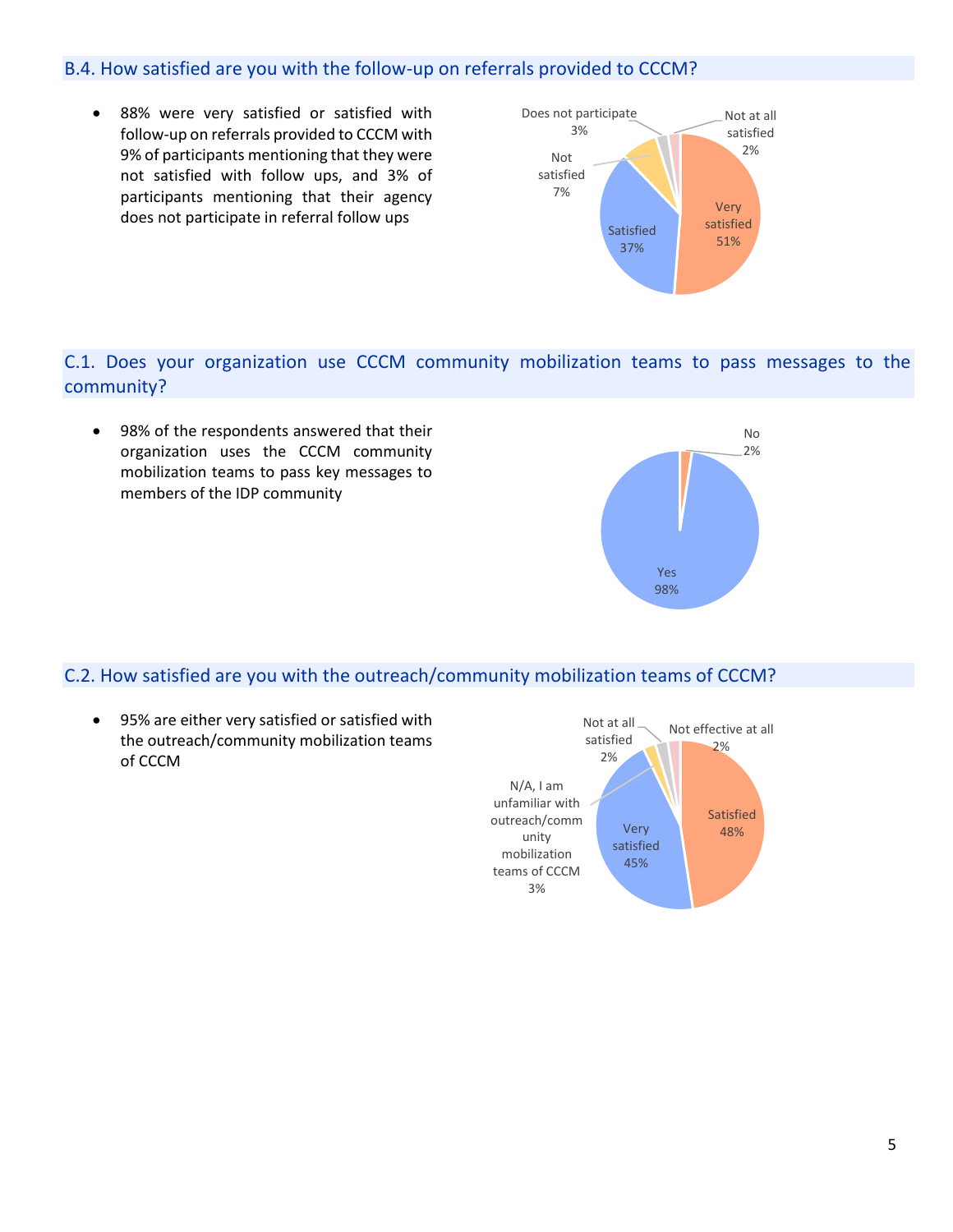# \*\*D.1. Please rate how satisfied you are with the following Camp Management tools\*\*

- Most of the respondents are either satisfied or very satisfied with the camp management tools
- In terms of improvement, there were recommendations for consulting with partners prior to developing CCCM tools, in addition to the need for more coordination with local authorities. Participating stakeholders mentioned that they would like to see more workshops for stakeholders, regular eviction risk mapping assessments, training for service providers to become more familiar with CCCM tools, and regular updates of established CCCM.
- Most respondents stated that they believe that CCCM tools are effective.



## E.1. How satisfied are you with CCCM's response to community conflict, service disruption, or unrest in IDP sites?

• 85% were very satisfied or satisfied with the CCCM response to community conflict, service disruption or unrest in IDP sites



# E.2. To what extent were stakeholders and beneficiaries consulted during CCCM/Camp Management activities?